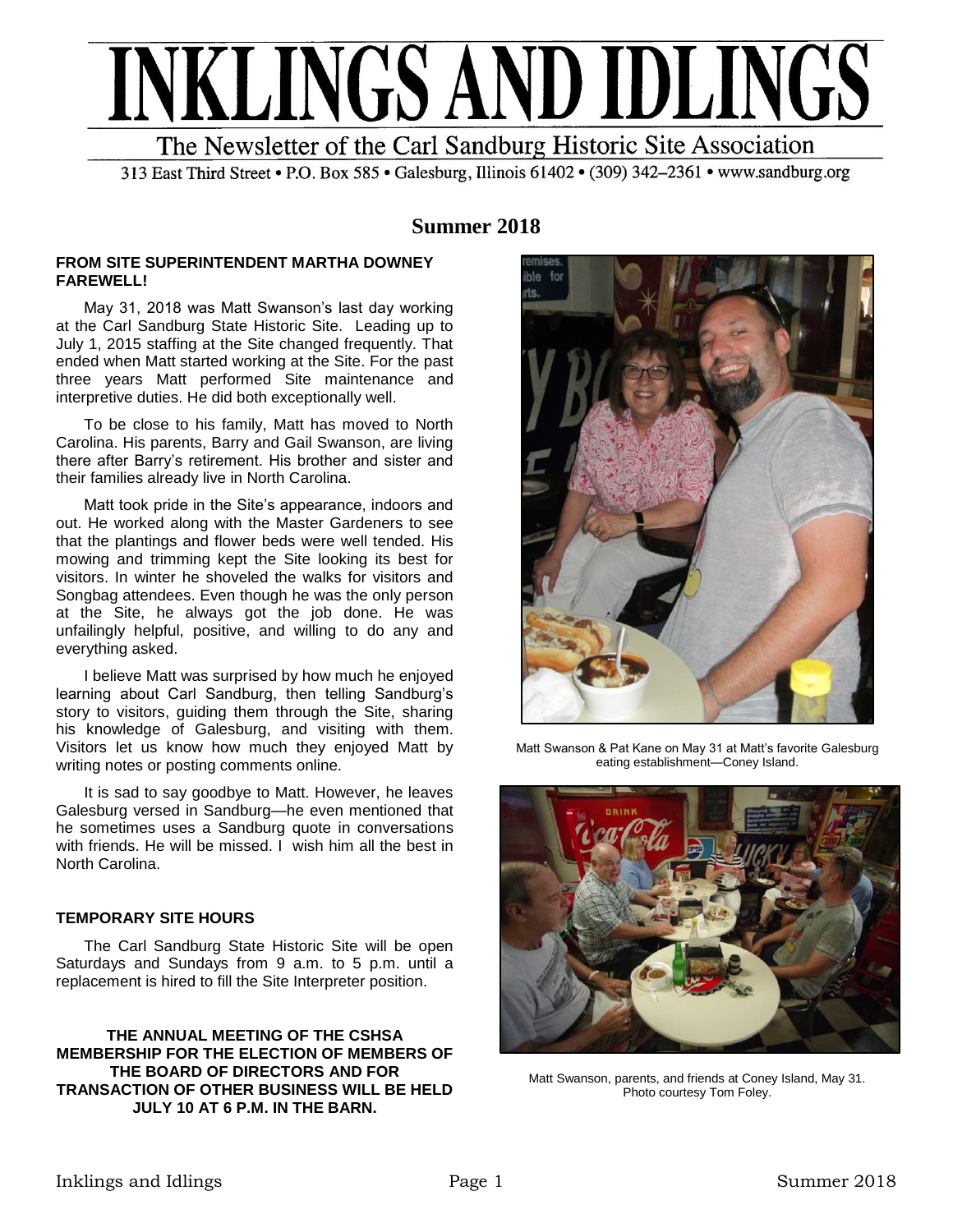#### **A VETERAN'S APPRAISAL OF SANDBURG** By Paul Appell

[Ed. Note: CSHSA member Paul Appell farms the same ground in northeast Knox County that his great grandfather farmed. He attended Galva, IL schools and graduated from Iowa State University. He served one tour in Vietnam as a U.S. Army 1<sup>st</sup> Lieutenant. He is active with Veterans for Peace and Vietnam Veterans Against the War.]

Carl Sandburg's most endearing trait for me as a reader is his history of only writing about that which he experienced or thoroughly researched. I don't have to be concerned about being conned with "alternative facts".

This trait was evident when I visited the Carl Sandburg Home National Historic Site Connemara, North Carolina south of Asheville a few years ago. At Connemara one is free to hike around to see the same vistas of the Blue Ridge Mountains that Sandburg saw when he wrote, as well as to see the offspring of the Sandburg goats grazing in the pasture next to their barn. One cannot see the inside of the house as it was when Sandburg lived there, however. At the beginning of the guided house tour the Park Ranger explained that when they received the home, one could barely squeeze between rooms because of documents piled to the ceiling. She said that they almost filled a gym when they removed them, so the public could tour the home. She went on to say that Sandburg felt the need to be able to get the supporting documents for what he had written in case there was ever a question about their veracity.

This abhorrence to lying and its close cousin, hypocrisy, is evident when I read what Sandburg has written about things, places, and events that I have experienced.

Though it is not by choice since I can't erase my memories of it, war thoughts are always around for me. Sandburg's war poems that he wrote during World War I are in sync with my own thoughts decades after my war experience. The poem "And They Obey" states the truth of my time in the military seventy-three years after Sandburg's time in the 6th Illinois Infantry as accurately as anything. Being in the military was as close as I will ever get to the slave experience.

Most emotionally impactful of Sandburg's war poems for me is "Grass." With fifty year anniversaries of events of the war that I was a participant in happening now, the words "Two years, ten years, and passengers ask the conductor: What place is this? Where are we now?" are quite relevant. I am a member and active in the Vietnam veterans' group Vietnam Full Disclosure to truthfully answer those questions. Forgetting or rewriting the history of that war is not an option for us.

I am joined by many of my veteran friends in appreciating and agreeing with Sandburg's war poems. One of the older veterans is a highly decorated World War II vet, fellow member of Veterans For Peace, and former cell mate of mine, Jay Wenk. Jay describes his time in Germany during and after the war in his book *Study War No More: A Jewish Kid from Brooklyn Fights the Nazis*. When asked in an interview what was his favorite anti-war poem, Jay said it was Sandburg's "Grass." I agree with reviews of the poem that call it calmly devastating. The personification of grass speaking about only caring about its work in covering up the bodies strikes at the sometimes overwhelming truth that war is the betrayal of the young by the old .

Thankfully, most can get moments of happiness doing what Sandburg described in his poem "Happiness." Last fall, not far from the Des Plaines river where Sandburg witnessed on a walk the happiness he wrote about in his poem, quite a few of my veteran friends and I gathered at the Vic Theatre to experience happiness with the three elements Sandburg recognized as providing happiness--family, beer, and music.

Living in the current society in which "fake news" is all too prevalent, Sandburg feels like a trusted observer of life that we, the people, can access without the fear of being conned. It's like he is family.

#### **REMEMBERING A SANDBURG BOARD MEMBER** By Sally Peck Lundeen

[Ed. Note: A story appeared in the Spring 2018 *Inklings and Idlings* about Jesse R. Peck, a Carl Sandburg Birthplace Association board member in the early 1960's. Mr. Peck was Knox County Superintendent of Schools from 1935 to 1958. This story by his granddaughter Sally tells a little more about him. Sally Peck Lundeen, Phd, RN FAAN is Dean and Professor Emeritus at the University of Wisconsin-Milwaukee College of Nursing.]

Membership on the Sandburg Birthplace Association Board was one of many community service activities of Jesse R. Peck in Knox County. He worked for years as an advocate for the Knox County Museum (opened in 1960 or 61, I believe) and was either on the Board or served as curator--or both--in the early years. I used to go with him to the site on the second floor of the Knoxville Courthouse in the early years to sort through donations and set up exhibits.

Jesse Robertson Peck was a teacher in one-room schoolhouses in his youth. He had--over the years--taken or collected photos of every one-room schoolhouse in Knox County and was invited to many civic groups to give talks about the history of education in the area. He was still working on a book typed on writing paper on his old Remington typewriter--related to the history of education in Knox County, IL--when he died at age ninety-three.

J.R. Peck was a student of Abraham Lincoln and was particularly fond of the Sandburg biography of his life and times. He also was a poet himself and has left a legacy for the Peck family that documents key events in the life of our father Bob, his only son, and major historical events including World War I. As a little girl, I particularly remember his appreciation of Carl Sandburg as a poet through his quotations of poems such as "Fog" and "Chicago."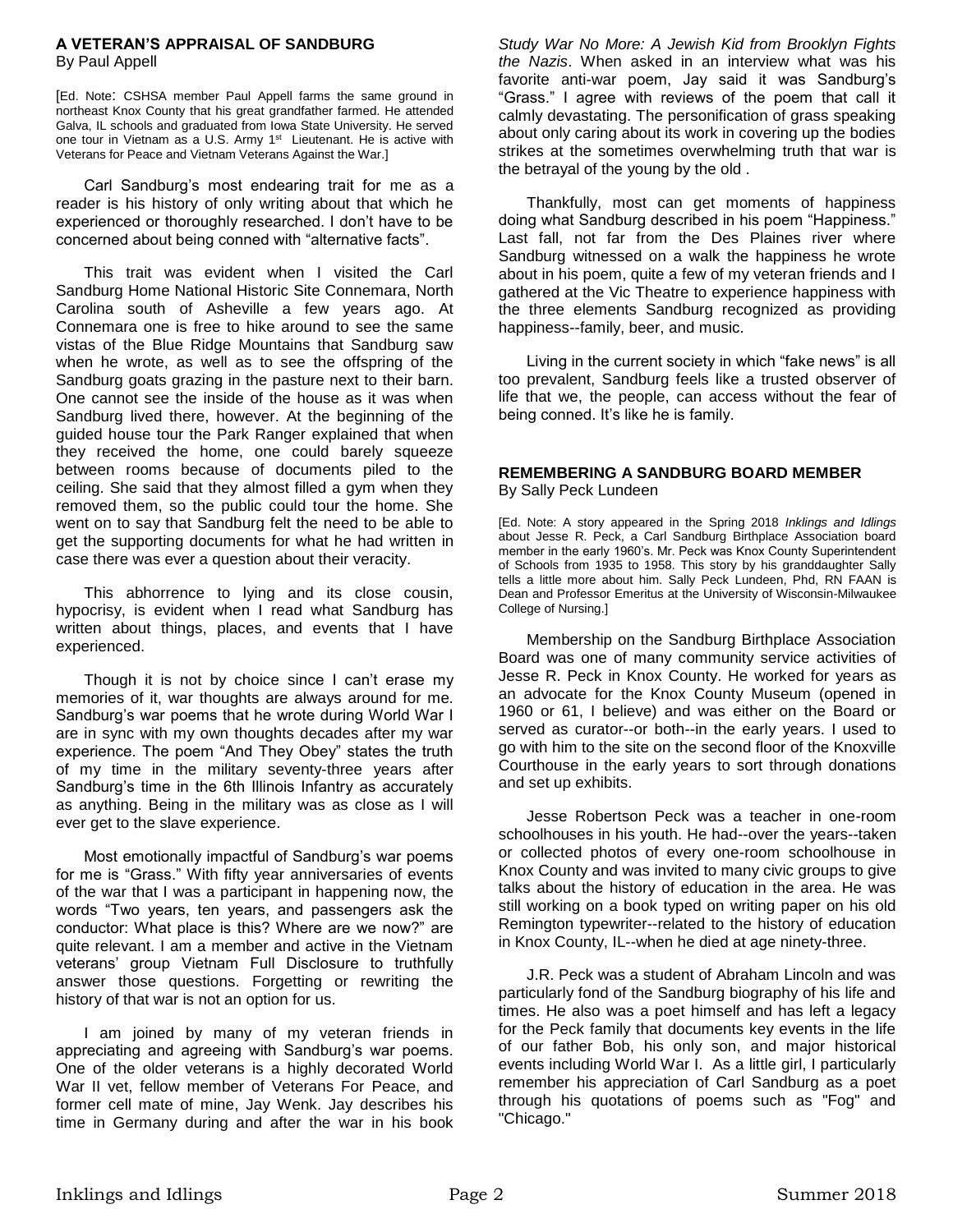I remember my Grandpa Peck as a learned man of the highest character who was dedicated to God and country and devoted to family and friends. Despite his serious nature, he had a twinkle in his eye, could bang out a great song on the piano, and could play the spoons against his thigh as he danced a jig. He was a devoted student of history generally and specifically to that of Galesburg and Knox County, and was very proud of gravitas that Carl Sandburg, a son of Galesburg, lent to the area.

### **IDA TARBELL**

#### By Barbara Schock

Ida Minerva Tarbell was born November 5, 1857 in the midst of a national depression. Her father Franklin was a woodworker and teacher. Her mother Esther McCullough had ancestors who came to America in the early eighteenth century. The family moved to Titusville, PA in 1860 because of the discovery of petroleum in that location.



Ida Tarbell

Mr. Tarbell built wooden oil storage tanks and also produced oil and refined it. Like other pioneers of the industry, Tarbell was forced out by the unfair business practices of John D. Rockefeller.

Ida grew to be nearly six feet tall. She was an ambitious young woman and attended Alleghany College in Meadville, PA. She studied biology and began teaching after graduation at the Poland Union Seminary in Ohio. The salary was minimal, and the subjects to be taught were many. After two years Ida returned to her family home.

Each summer the Tarbell family attended the Chautauqua Summer School in New York. Ida volunteered to annotate articles for a Chautauquan periodical. By 1886 she had become managing editor of

*The Chautauquan*. She learned about typesetting page layout, and other printing requirement while in the position.

In 1890 Ida and three other young women went to Paris to study. They lived on the Left Bank and survived on a very small amount of money. Ida began writing articles for syndication in American newspapers and magazines to support herself.

S.S. McClure had operated a syndication service for American publications and his own magazine. He became aware of Ida Tarbell's writing and hired her for the position of editor in 1893. McClure believed in publishing a lively and interesting publication. He also believed in being accurate and required that each article be rewritten three times before it was printed.

The 1890's saw much competition between the Hearst and Pulitzer newspaper chains. It was called "yellow journalism," because of the excesses and inaccuracies of the stories. McClure's magazine was in a position to publish sensational articles based on facts.

Miss Tarbell traveled to Kentucky and Illinois to research an article about Abraham Lincoln. She visited courthouses to find records about the Lincoln family. She interviewed people who actually knew the Lincoln family. The series of twenty articles doubled McClure's circulation. Because of the articles Tarbell became a nationally-known writer. The series was also published in a book.

In the early twentieth century, while living in Haddonfield, NJ, Carl Sandburg bought back copies of *McClure's Magazine* and read the Lincoln articles. He was very impressed with them.

In 1902 Ida Tarbell wrote a series of nineteen articles about the Standard Oil Company. Having grown up around her father's oil business, she had some knowledge of the industry. She set out to find every document available. She interviewed people in the oil business, experts, executives of oil companies, and government regulators but not John D. Rockefeller.

With this endeavor she invented investigative reporting. Additional articles about corruption in government, unsanitary practices in food processing, and the use of child labor written by other authors hired by McClure were also serialized in the magazine. They raised the awareness of the public to such conditions. Over the next decade legislation was passed by Congress to remedy some of the worst practices.

In 1906 President Theodore R. Roosevelt gave a speech at the dedication of a new Congressional office building in Washington, D.C. He referred to a quotation from *Pilgrim's Progress*, "…the men with the muck rake are often indispensable to the well being of society, but only if they know when to stop raking the muck." It gave a name to the era.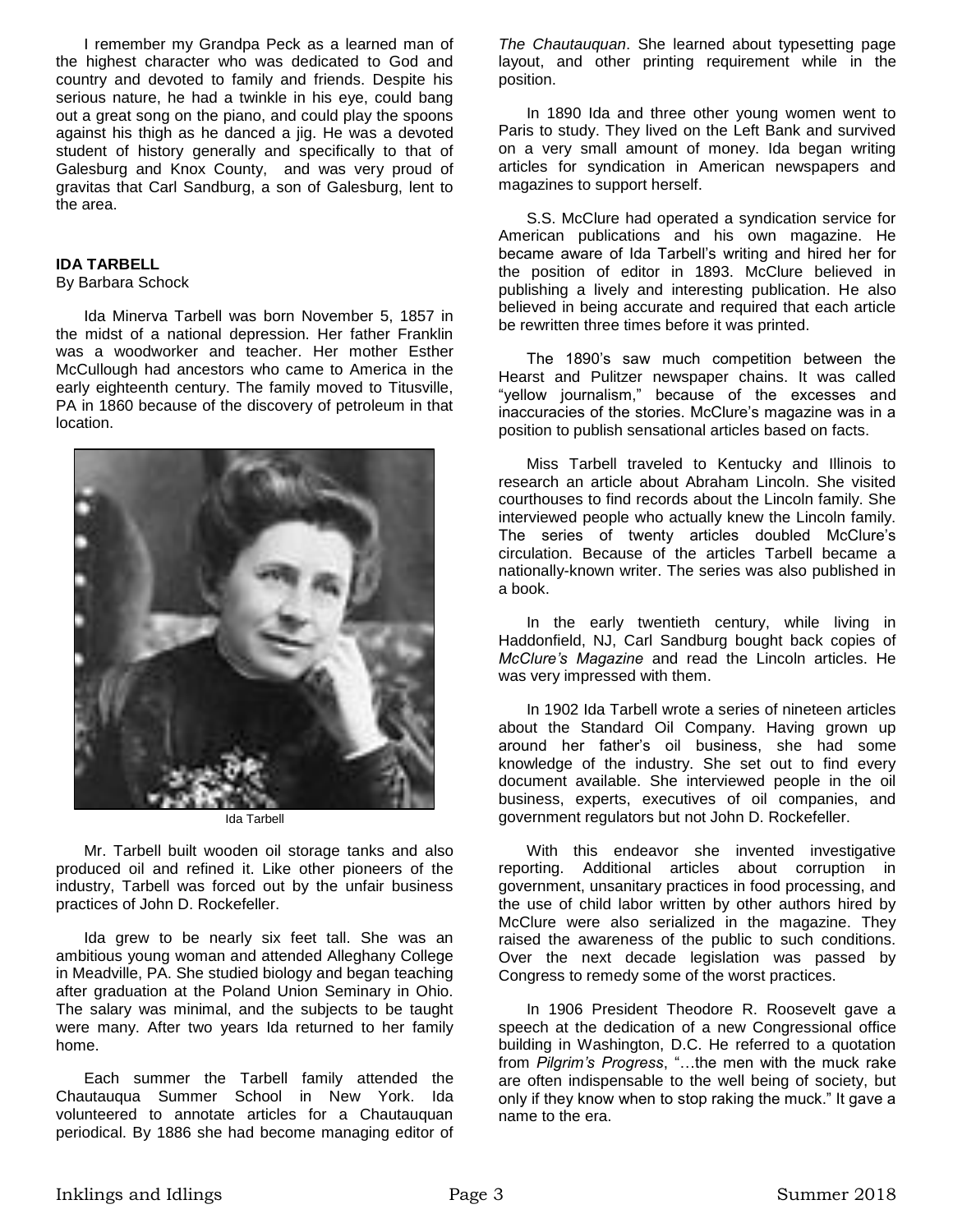In 1915 Ida Tarbell became a freelance writer. She supported herself and other members of her family for the next several decades. She taught herself to use a typewriter at the age of eighty. She said she could compose as well on the typewriter as she had when using pencil or pen and ink.

When Sandburg was writing his biography of Lincoln, he used the writings of Ida Tarbell, and they began a correspondence. He would later write, "…it was a deep and genuine admiration I had for that tall keen gracious woman."

She was born in a time when a woman was expected to marry, have children, and keep a household for her husband. Ida considered domestic chores to be parlor tricks. Miss Tarbell went out into the world and used her abilities to help change the world. She became a good writer and a good historian.

Ida Tarbell died on January 6, 1944 (Sandburg's sixty-sixth birthday) in Bridgeport, CT. Her home in Easton, CT is now a National Historic Landmark.

#### **CSHSA MEMBER PHIL PASSEN AT BISHOP HILL** By Mike Hobbs

CSHSA member Phil Passen, 2018 Illinois Humanities Road Scholar, presented the program "From Prairie to Farm to City: Music to Commemorate the Illinois Bicentennial" on April 14 in the Dairy Building at Bishop Hill. The program was sponsored by the Bishop Hill Heritage Association and the Illinois Humanities Council.



*Phil Passen on the hammered dulcimer at Bishop Hill.*

Phil sang songs, played the hammered dulcimer, and told stories about Illinois history to the big crowd that attended. Sandburg was featured in his performance. He sang "The Farmer is the Man," a favorite of Sandburg's that was included in *American Songbag*. He also sang The Eastland about the Great Lakes tour ship by that name that rolled over in the Chicago River in 1915 with the loss of 844 people. Rich Hanson's story about the Eastland Disaster and Sandburg's poem "The Eastland" follows.

#### **THE "EASTLAND," A CHICAGO MARITIME TRAGEDY** By Rich Hanson

[Ed. Note: CSHSA member Rich Hanson was born in Minnesota and received degrees in English and teaching from the University of Minnesota-Duluth and a Food Service degree from Mississippi State University. He retired as a Supervisory Consumer Safety Inspector (USDA). He enjoys reading, writing, and autograph collecting.]

It was the morning of July 24, 1915, and the employees of Western Electric [Cicero, IL] were excited. Their firm had scheduled an excursion cruise that would take them from the Clark Street Pier to Michigan City, IN for a picnic, then back to Chicago. Some 2,500 people had crammed aboard The Eastland, the cruise ship that would transport them on a carefree day of fun. What happened next is still disputed, whether the ship was topheavy or if the ballast tanks were improperly filled, but at 7:28 a.m. the ship began to roll over, and within two minutes it rested almost upside down in the mud of the Chicago River. 844 people died, including twenty-two entire families, most of the casualties being those trapped below decks as the ship rolled over

The disaster shocked the Windy City. A heartwrenching picture of a a fireman with a horrified expression of grief on his face as he holds the body of a young girl, is one of the many poignant images that have been left to posterity. Another is the seemingly endless array of bodies laid out at the Second Street Armory waiting for relatives to come and identify them.



Jack Woodford was an eye witness to the disaster. He was interviewed by the Chicago *Herald Examiner*. Later, penning his autobiography after a successful writing career, he described the horrifying spectacle.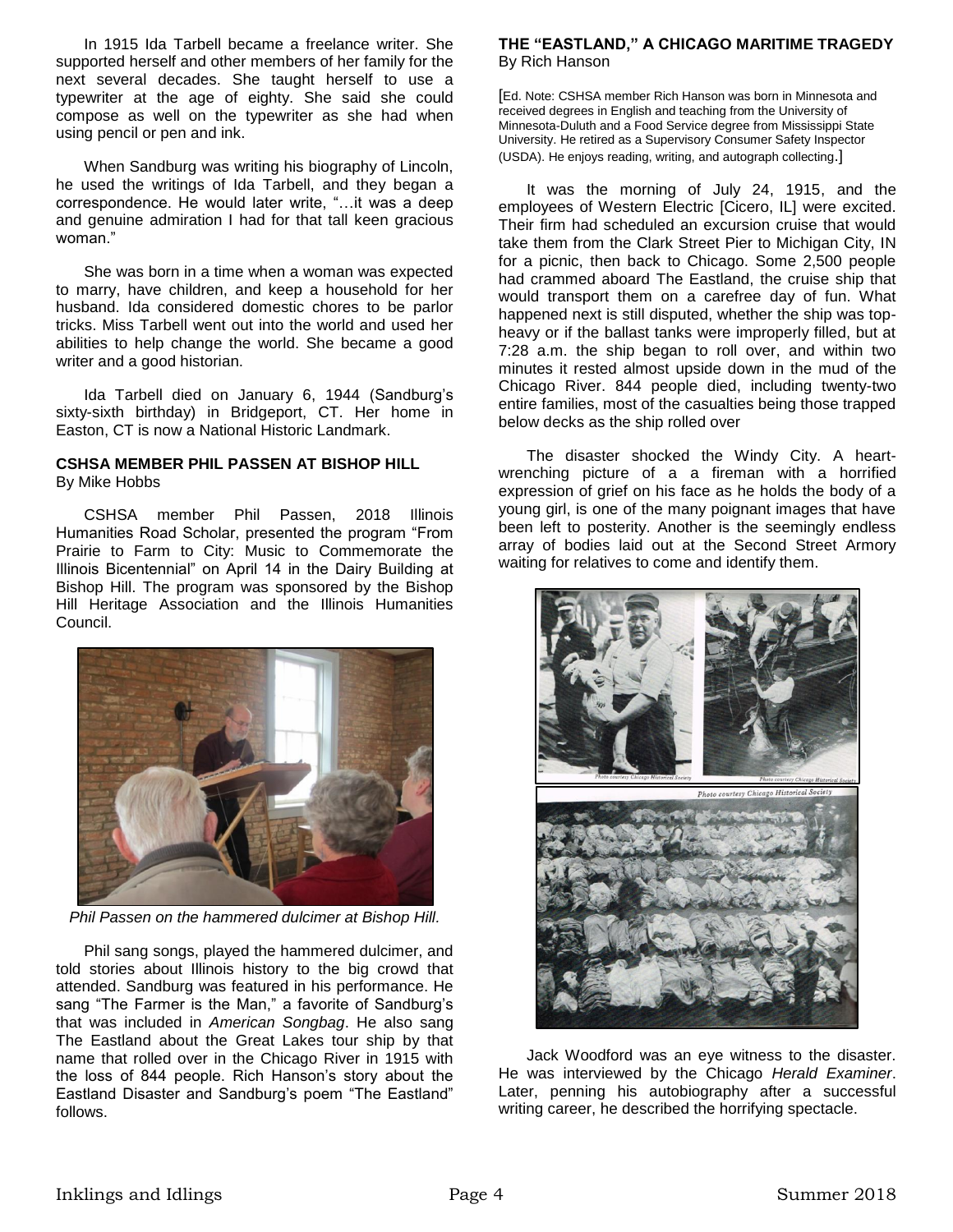"And then movement caught my eye. I looked across the river. As I watched in disoriented stupefaction a steamer large as an ocean liner slowly turned over on its side as though it were a whale going to take a nap. I didn't believe a huge steamer had done this before my eyes, lashed to a dock, in perfectly calm water, in excellent weather, with no explosion, no fire, nothing. I thought I had gone crazy."

Carl Sandburg, working as a young reporter at the time, felt keenly the tragic aspects of the disaster. The poem he wrote about it though, "The Eastland," uses the sinking of the excursion boat and the massive coverage and outpourings of grief that the disaster prompted to call attention to a litany of everyday tragedies that Chicago residents seemed to be indifferent or blind to. The young reporter may sound hard-bitten and callous, but it's a calculated cynicism, employed to give vent to his frustration.

In the second stanza he signals the reader that he's going to take a different tack than most of those who had written about or discussed the then recent tragedy.

*Since you ask me about it, I let you have it straight; My guts ain't ticklish about the Eastland.*

*It was a hell of a job, of course To dump 2500 people in their clean picnic clothes All ready for a whole lot of real fun Down into the dirty Chicago River without any warning."*

Sandburg devotes the following section to the trucks bringing the "dripping dead" to the armory for relatives to find them, and then restates his opinion and expands upon it.

*Well I was saying My guts ain't ticklish about it. I got imagination: I see a pile of three thousand dead people Killed by the con, tuberculosis, too much work and not enough fresh air and green groceries…."*

A little further he continues…

*If you want to see excitement, more noise and crying than you ever heard in one of these big Disasters the newsboys clean up on, Go and stack in a high pile all of the babies that die in Christian Philadelphia, New York, Boston, and Chicago in one year before aforesaid babies haven't had enough good milk;*

*On top of the pile put all the little early babies pulled from mothers willing to be torn with abortions rather than bring more children into the world.*

*Jesus, that would make a front page picture for the Sunday papers."*

He wrote on to paint word pictures of young boys rubbing sleep out of their eyes as they plod wearily to work, of bedraggled whores selling themselves for the few dollars they could get, of factory workers mutilated by machinery, their unsympathetic bosses yelling…*"Speed-No slack-go to it!"* He wrote of the impoverished ones who have to dig through garbage barrels in order to find something to eat, and then drew his poem to its conclusion with an observation that mingles disgust, cynicism, and rage at the plight of Chicago's downtrodden. Sandburg had a social conscience and no doubt was seething with frustration as he penned…

*By the living Christ, these would make disaster pictures to paste on the front pages of the newspapers. Yes, the Eastland was a bloody, dirty job—bah! I see a dozen Eastlands Every morning on my way to work And a dozen more going home at night.*

Sandburg's poem was judged to be too harsh for publication when it was written. It was set aside, and eventually found its way to the public in a collection of poems printed in 1993.

The Eastland Disaster has been all but forgotten, quickly overshadowed by the war in Europe, the sinking of the Lusitania, and America's eventual entry into World War I. The efforts of some dedicated historians and researchers are working to preserve the stories and images from that cataclysmic day. For more information, and some gripping pictures, go online and access the excellent Eastland Disaster Historical Society website.

# **"CELEBRATE ILLINOIS" IN PEORIA**

By Rex Cherrington

[Ed. Note: "Celebrate Illinois: 200 Years in the Land of Lincoln" was exhibited at the Peoria Riverfront Museum from February 3 to June 3. According to Lottie Phillips, curator of "Celebrate Illinois," the exhibit "is a unique collection of artifacts that provides a broad overview of the state's history, with a special focus on the individual people who have helped to create a state of which every resident should be proud."]

As I sit down to write this, it brings back memories of grade school field trips and writing little essays about what we found most interesting. If the theme had been about what was most enjoyable, the honesty in me would have resulted in turning in a paper with two words, "cutting classes," but the teacher likely had made that mistake before and asked about what we found interesting. Some of our trips were to Lincoln's Home in Springfield, The Illinois State Museum, Lincoln's New Salem near Petersburg, and others were closer, such as Carl Sandburg's Birthplace, Meadow Gold Creamery, the *Register-Mail*, and the Galesburg Central Fire Station. The trips were always in the spring of the year, presumably as a reward for being almost good for almost one whole academic year.

So, in March 2018 Mike Hobbs and I took a field trip to see the wonderful exhibit " Celebrate Illinois: 200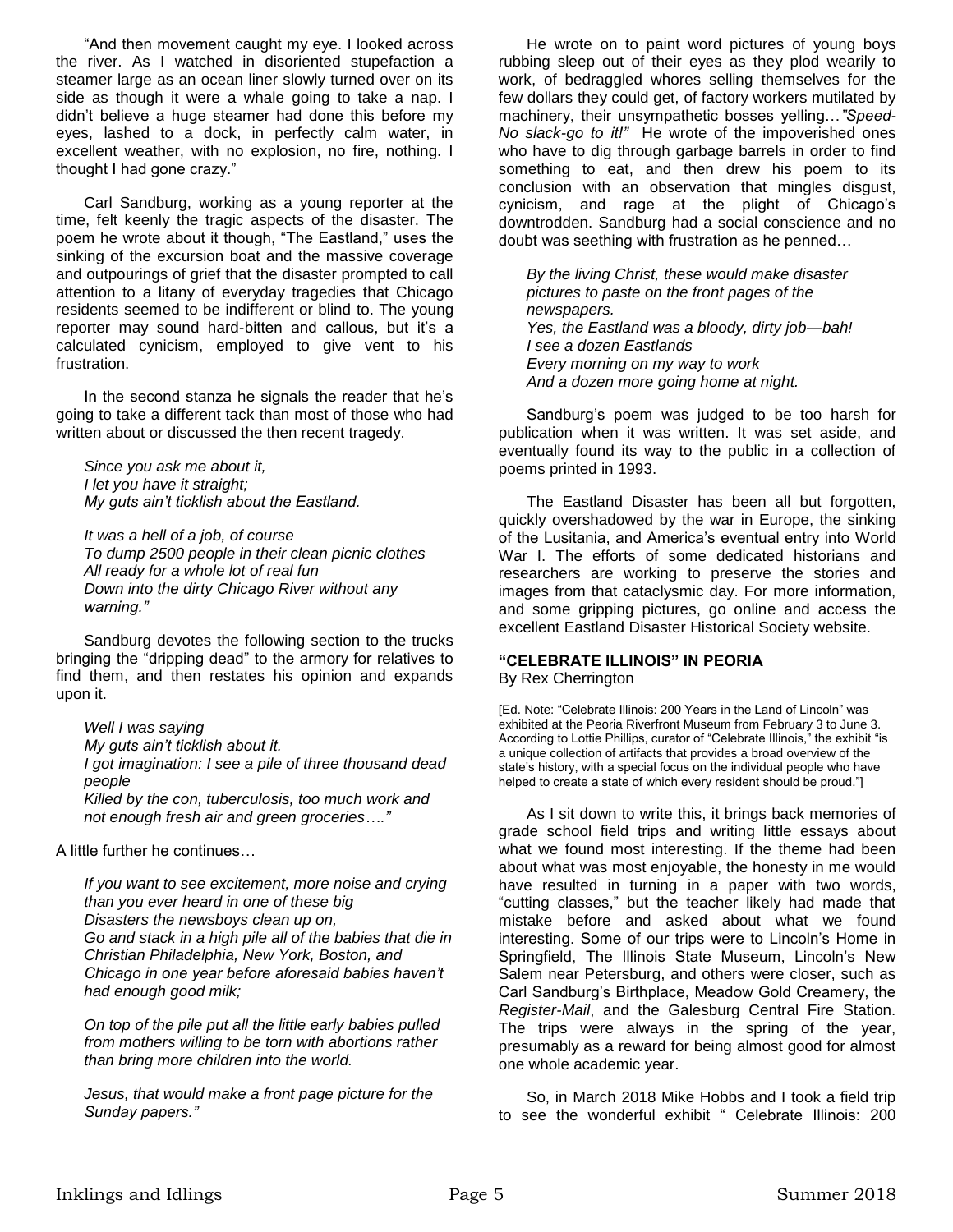Years in the Land of Lincoln." This exhibit made its debut appearance at the Peoria Riverfront Museum. I guess Mike and I decided we had been almost good for almost a year, so we could treat ourselves to a little trip, and besides, it was Galesburg Day, and anyone from Galesburg got free admission.

I had some idea what to expect, since I had heard Cathie Neumiller, former Galesburg resident, Knox College graduate, and now V.P. of Marketing and Communications for Peoria Riverfront Museum, speak in an interview on WGIL Radio, and from her I learned a bit in advance. We even put in a small promotion for this when I was interviewed by WGIL about George W. Brown, his inventions, and his business. It had already been announced that a Brown Corn Planter would be exhibited in Peoria.

The experience of the exhibit far exceeded my expectations, and I was especially taken by how well Galesburg was represented in an exhibit about what a number of experts had decided were some of the more important aspects of Illinois history. There, prominently displayed as it could be displayed no other way, was the George W. Brown Corn Planter on loan from the Western Illinois Museum in Macomb, Illinois, a slightly different variation from the one in the Galesburg Historical Society Museum.

The Galesburg Historical Society had loaned a signal lantern and a few railroad books to have an exhibit representing railroading. While the Ronald Regan exhibit didn't mention Galesburg, we know of the Galesburg connection. The Ferris Wheel was featured prominently in the exhibit, because it was the main attraction of the World's Columbian Exposition in Chicago in 1893, but the life of George Washington Gale Ferris, Jr was included in the exhibit, and even if Galesburg hadn't gotten mentioned, again we know the connection. For this exhibit Knox College loaned a silver match safe with the Ferris Wheel on one side and the World's Columbian Exposition on the other, as well as a cabinet photo of the great wheel with its technical specifications printed on the reverse.

Knox College loaned a copy of *Incidentals* by Charles (later Carl) Sandburg, published by the Asgard Press in Philip Green Wright's basement, a photo of Carl Sandburg and Frank Lloyd Wright taken by Archie Liebermann. From the Carl Sandburg State Historic Site were copies of *Corn Huskers* and *Abraham Lincoln: The Prairie Years* and framed writings of Carl Sandburg in his own hand that he created and gave to Catherine "Kitty" McCarthy, who had been his editor at Harcourt, Brace, & Co. Carl Sandburg was well represented.

Among other Galesburg artifacts loaned by Knox College was a photo of Robert Hannaman Avery, and a spoon he had used when he was held captive in Andersonville Prison during the Civil War. Robert and his brother Cyrus went on to found Avery Manufacturing, once Peoria's largest employer.

So, what I found most interesting was the way this exhibit confirmed what I had always believed about the importance of Galesburg's contributions to Illinois and the nation.



Sandburg books on display at "Celebrate Illinois" exhibit in Peoria. *Abraham Lincoln: The Prairie Years* & *Incidentals* in foreground, *Cornhuskers* in background*.*



Mike Hobbs standing by photo of Frank Lloyd Wright & Sandburg and framed writings of Sandburg poems, including "Prairie." Courtesy Rex Cherrington.

#### **GOT A STORY FOR** *INKLINGS AND IDLINGS***?**

We'd like to publish your Sandburg stories in *Inklings and Idlings.* Email your story to Editor Mike Hobbs at [mhobbs@grics.net.](mailto:mhobbs@grics.net)

#### **VISIT OUR WEBSITE AND FACEBOOK PAGE**

.Go to [www.sandburg.org](http://www.sandburg.org/) to visit our CSHSA website. On it you will find information about our hours, membership, Songbag Concerts, gift shop items, "Sandburg's Hometown" stories written by Barbara Schock, past issues of *Inklings and Idlings*, and more.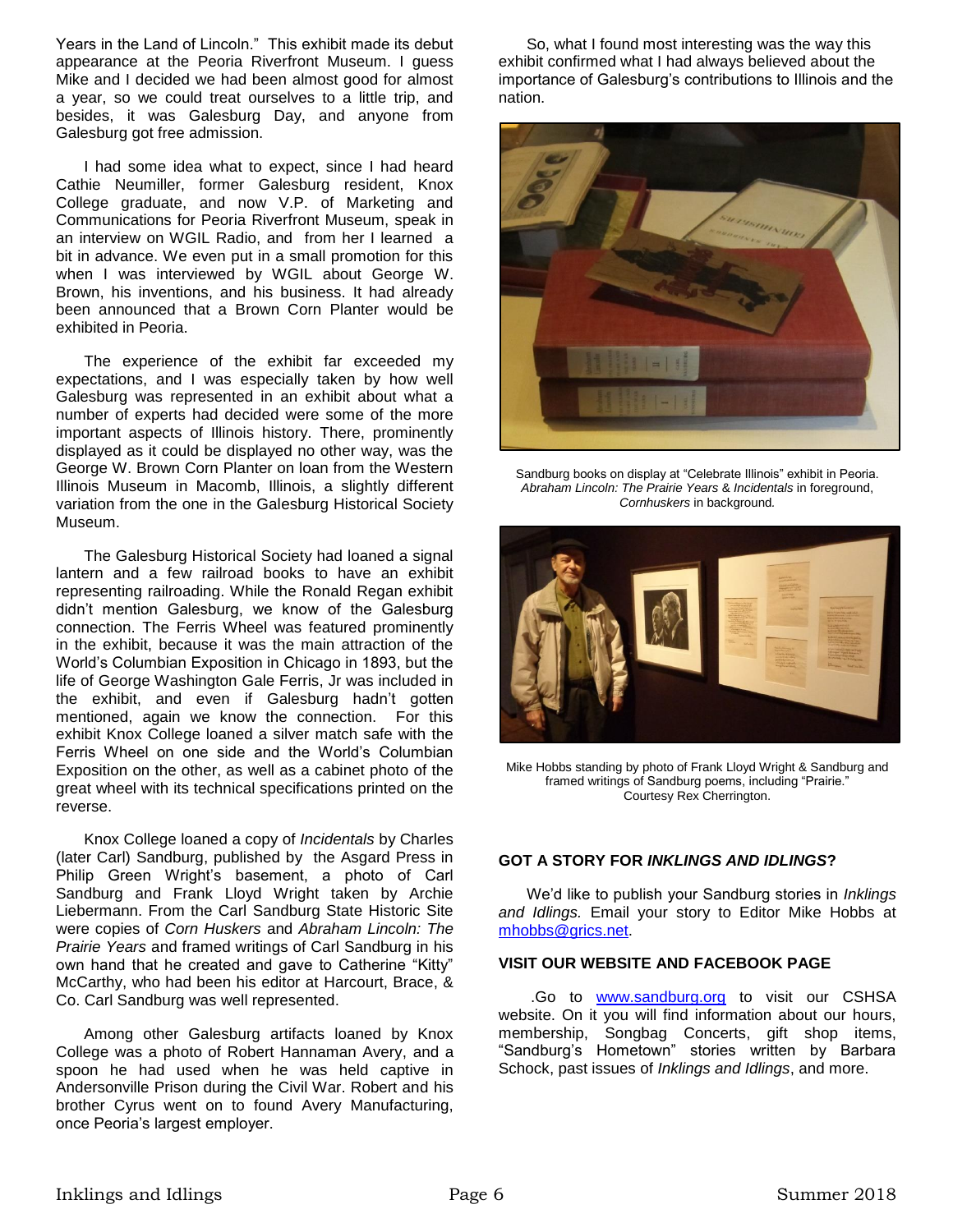## **THE GALESBURG PRESERVATION SOCIETY**

By Mike Hobbs

Ryan Cecil is administrator of the Facebook group page "The Galesburg Preservation Society." Many people with Galesburg connections view the page, and many post vintage photographs.

Recently, former Galesburg resident Frank Johnson, Jr. posted the Sandburg photo shown below on the Galesburg Preservation Society page. A caption reads, "Sandburg visited Lombard Junior High School [in 1958] for a tree-planting ceremony. The junior high school was constructed on the campus of the former Lombard College where Sandburg went to school and did some of his earliest writing."



Courtesy Frank Johnson, Jr.

|                                                     | Issue Date: January 6, 1978                                                                                                                                                                                                                                                                                                                                                                                                                                                                                                                                                                                                                |
|-----------------------------------------------------|--------------------------------------------------------------------------------------------------------------------------------------------------------------------------------------------------------------------------------------------------------------------------------------------------------------------------------------------------------------------------------------------------------------------------------------------------------------------------------------------------------------------------------------------------------------------------------------------------------------------------------------------|
|                                                     | First Day City: Galesburg, Illinois                                                                                                                                                                                                                                                                                                                                                                                                                                                                                                                                                                                                        |
|                                                     | Designer: William A Smith<br>Pineville, Pennsylvania                                                                                                                                                                                                                                                                                                                                                                                                                                                                                                                                                                                       |
|                                                     | Modeler: Ronald C. Shame                                                                                                                                                                                                                                                                                                                                                                                                                                                                                                                                                                                                                   |
|                                                     | Engravers: Kenneth R. Kipperman (vignette)<br>Albert Saavedra (lettering & numerals)                                                                                                                                                                                                                                                                                                                                                                                                                                                                                                                                                       |
|                                                     | Press: Intacko                                                                                                                                                                                                                                                                                                                                                                                                                                                                                                                                                                                                                             |
|                                                     | Colors: Brown and black on<br>white stock                                                                                                                                                                                                                                                                                                                                                                                                                                                                                                                                                                                                  |
|                                                     | Image Area: 77 X 1.17 inches or<br>19.5 X 29.7 millimeters                                                                                                                                                                                                                                                                                                                                                                                                                                                                                                                                                                                 |
| Carl Sandburg                                       | Plate Numbers: One                                                                                                                                                                                                                                                                                                                                                                                                                                                                                                                                                                                                                         |
| USA <sub>I3c</sub>                                  | Stamps to pane: 50                                                                                                                                                                                                                                                                                                                                                                                                                                                                                                                                                                                                                         |
|                                                     | Selvage: © U. S. Postal Service 1978.                                                                                                                                                                                                                                                                                                                                                                                                                                                                                                                                                                                                      |
| Copyright U.S. Postal Service 1978                  | <sup>®</sup> Use Correct ZIP Code<br>©M.ZIP                                                                                                                                                                                                                                                                                                                                                                                                                                                                                                                                                                                                |
|                                                     |                                                                                                                                                                                                                                                                                                                                                                                                                                                                                                                                                                                                                                            |
| <b>Carl Sandburg</b>                                |                                                                                                                                                                                                                                                                                                                                                                                                                                                                                                                                                                                                                                            |
|                                                     |                                                                                                                                                                                                                                                                                                                                                                                                                                                                                                                                                                                                                                            |
|                                                     | <b>Commemorative Stamp</b>                                                                                                                                                                                                                                                                                                                                                                                                                                                                                                                                                                                                                 |
|                                                     |                                                                                                                                                                                                                                                                                                                                                                                                                                                                                                                                                                                                                                            |
| Abraham Lincoln, and in 1950 for Complete Poems.    | Galesburg, Illinois. Sandburg is frequently referred to as the "Poet of the People." He won Pulltzer.<br>Prizes in 1918 for Comhuskers, a volume of poetry, in 1940, for the last volume of his biography of                                                                                                                                                                                                                                                                                                                                                                                                                               |
|                                                     | Procedures for ordering first day of issue cancellations are as follows:                                                                                                                                                                                                                                                                                                                                                                                                                                                                                                                                                                   |
|                                                     | Customers affixing stamps. Customers may purchase their own stamps at their local post offices and<br>affix them to their own envelopes. All envelopes must be addressed and peelable return address labels<br>are recommended for this purpose. Stamps must be affued in the upper right comer of the envelope.<br>approximately one quarter inch from the top and one quarter inch from the right edge. Return addresses<br>should be placed on the noht side of envelopes at least 5/8 of an inch up from the bottom. A filler of<br>postal card thickness should be inserted in each cover. Not later than January 21 - orders must be |
|                                                     | postmarked by that date -- the envelopes may be forwarded to "First Day Cancellations, Postmaster,<br>Galesburg. IL 61401." for cancellation and return through the mailstream. No remittance is required.                                                                                                                                                                                                                                                                                                                                                                                                                                 |
| Orders must be postmarked no later than January 21. | Postal Service affixing stamps. Except for affixing stamps and addressing orders, tollow the procedures<br>listed above. Address orders to "Carl Sandburg Stamp, Postmaster, Galesburg, IL 61401." The cost is<br>13 cents per stamp to be affixed to covers. Do not send cash. Personal checks will be accepted<br>as remittance for orders up to the limit of 200 covers. Postage stamps are unacceptable as payment.                                                                                                                                                                                                                    |

Courtesy Ryan Cecil

Ryan Cecil posted the preceding photo on The Galesburg Preservation Society Facebook page on June 9. It is the U.S. Postal Service certificate for the Carl Sandburg Commemorative Stamp issued at "First Day City" Galesburg, IL on January 6, 1978, the 100th. anniversary of Sandburg's birth.

It was the first U.S. commemorative stamp issued in 1978. The certificate describes Sandburg as "one of America's best loved poets and biographers" and notes that he is "frequently referred to as the "Poet of the People." Designer of the stamp was William A. Smith of Pineville, PA.

#### **ROBERT YOUNG VISITS SANDBURG COTTAGE**

[Galesburg Public Library Archivist Patty Mosher wrote this story that appeared in the library's newsletter in December, 2012.]

"On a Saturday afternoon in 1976, a famous actor came to town to visit the home of another famous person and one-time Galesburg resident, Carl Sandburg. Actor Robert Young was in Rock Island at the request of his friend Dr. Eduardo Ricuarte to speak at several meetings promoting a mental health referendum there. Young and Ricuarte had met ten years previously at a play Young was starring in. They were such good friends that the doctor's bag Young used when playing Dr. Welby on TV had belonged to Ricuarte. Dr. Thomas Tourlentes, the former director of the Galesburg State Research Hospital, was also there and invited Young to visit Galesburg so that he could see another part of Illinois. Young had been born in Chicago in 1907 but moved to California while still a boy.

"Young, accompanied by his wife Elizabeth, his daughter Kathy, Dr. and Mrs. Tourlentes, and Dr. and Mrs. Ricuarte arrived at the Sandburg cottage and were greeted by a surprised "official host" Lauren Goff and his wife Mary. Tourlentes had called the Goff's and asked if they would be able to give a tour of the cottage to a "very famous doctor," and they said they would be delighted. But the Goff's were quite surprised when Young, who played Dr. Marcus Welby on TV, walked in. He seemed to enjoy his visit and was interested in "everything." He mentioned the excellent job of restoration that had been done on the little cottage. Mrs. Goff said that he was "just as nice in person as he is on TV, and his family is too." She also noted that it said something about the Young's character that they had been married for 43 years in Hollywood.

"Mr. Young lingered in the birthplace after the others had left and surprised other visitors entering the home. One lady exclaimed, "Robert Young, is it really you?" to which the actor responded with a laugh, "You didn't think I was Carl Sandburg, did you?" Young … was also known for the much-beloved television program "Father Knows Best" and for his role in his favorite movie, "The Enchanted Cottage." In fact, Young and his wife both loved the movie so much that they gave their own home that same name and years later made an enchanting visit to Galesburg's own special cottage."